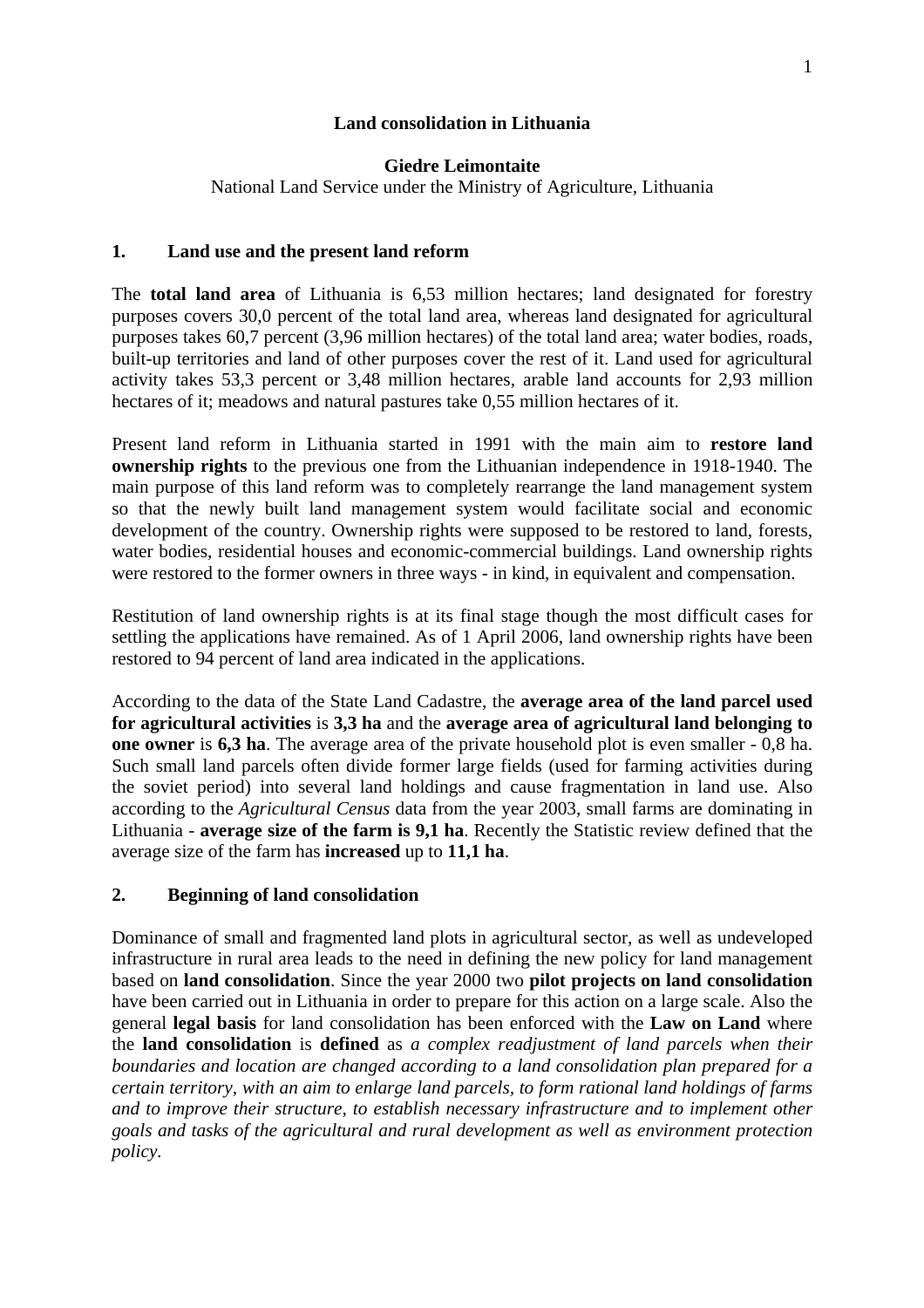Detail provisions on the development of land consolidation plans are approved by the **Governmental Resolution No 697 of the 27th of June, 2005 on Approval of the Rules on Development and Implementation of Land Consolidation Plans.** 

# **3. Main principles of land consolidation:**

- **County Governor** is responsible for the development of a land consolidation plan;
- Landowners shall file the applications to develop the land consolidation plan to the County Governor. Having established that **at least 5 landowners** wish to develop a plan in the same location and the area that is envisaged for land consolidation plan is **no less than 100 hectares**, the County Governor shall organise a meeting of owners of the land in this location;
- The meeting provides grounds on the need to develop a land consolidation plan and specifies a preliminary area for a land consolidation plan;
- Land owners within a period of **1 month** after the meeting shall conclude a **preliminary contract** of land consolidation where according to it they are committed within 3 months after the approval of the plan to conclude a main contract of land consolidation;
- Owners of the land parcels included in the area of land consolidation plan not later than **within 3 months** after the approval of the plan shall conclude **a contract of land consolidation;**
- The **executor of the land consolidation plan** is being selected by the County Governor through the public tender procedure;
- County Governor selects **free state owned land parcels** that will be included into the land consolidation planning procedure.

Financing of the development of land consolidation plans is available under the **Lithuanian single Programming Document (SPD)** of 2004-2006, IV priority "Rural development and fishery", Measure 4 "Promoting the adaptation of rural areas", Sub-measure "Land reparcelling" (100 percent).

The deadline for submitting applications expired after 28 April, 2006 and there were submitted 14 relevant applications - that means first 14 land consolidation projects have started in Lithuania. They are spread in 4 counties (Telsiai, Taurage, Panevezys, Marijampole) where the restitution of land ownership rights is almost completed. Here are some statistical data on the first land consolidation projects: